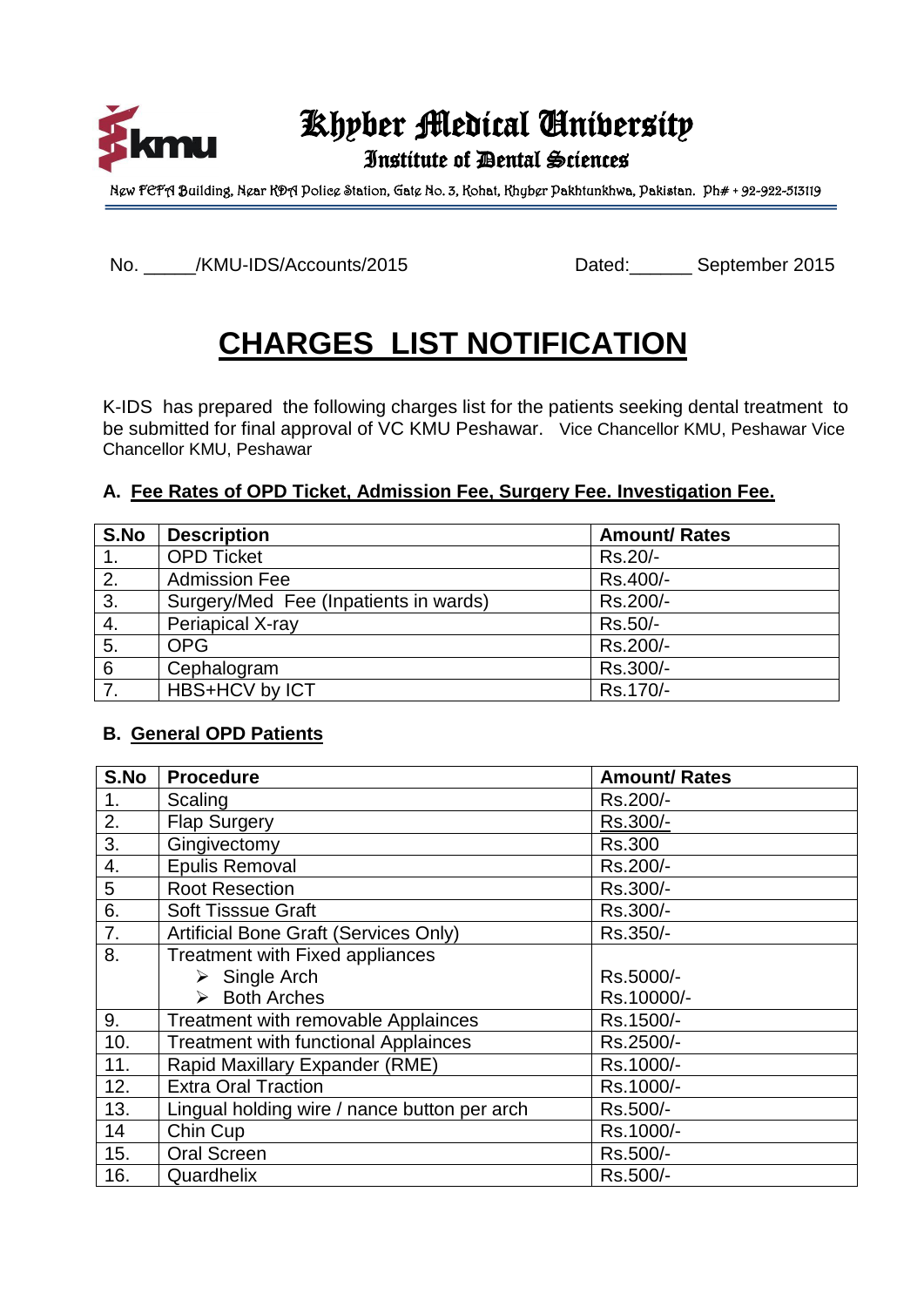| 17.             | <b>Face Mask</b>                                  | Rs.1000/-                      |
|-----------------|---------------------------------------------------|--------------------------------|
| 17a             | <b>Fixed Retainer Per arch</b>                    | 550                            |
| 17 <sub>b</sub> | Remoable Retainer Per arch                        | 300                            |
| 18.             | <b>Space Maintainer</b>                           | Rs.500/-                       |
| 19.             | <b>Temporary Filling</b>                          | Rs.50/-                        |
| 20.             | Amalgham Filling                                  | Rs.200/-                       |
| 21.             | <b>GIC Filling</b>                                | Rs.200/-                       |
| 22.             | <b>Composit Filling</b>                           | Rs.400/-                       |
| 23.             | RCT+Filling                                       | Rs.450/-                       |
| 24.             | Pulpotornies                                      | Rs.200/-                       |
| 25.             | Apexification                                     | Rs.300/-                       |
| 26.             | Composit Splint one arch/ fixed retainer per arch | Rs.550/-                       |
| 27.             | Crown / Bridge                                    | Rs.1000/unit (Govt Rs.550/- La |
|                 | (Metal-Ceramic)                                   | Rs.450/-)                      |
|                 | Temporary (Arcylic/Metal)                         | Rs.200/-unit                   |
| 28.             | <b>Arcylic Partal Denture</b>                     | Rs.70/tooth                    |
|                 |                                                   | Then Rs.30 for each additional |
|                 |                                                   | tooth.                         |
| 29.             | <b>Cast Partial Denture</b>                       | Rs.2500/- (Govt.Rs.700/- (Lab  |
|                 |                                                   | Rs.1800/-)                     |
| 30.             | <b>Full Denture</b>                               |                                |
|                 | $\triangleright$ Single Jaw                       | Rs.1000/-                      |
|                 | $\triangleright$ Both Jaws                        | Rs.2000/-                      |
| 31.             | <b>Surgical Splint</b>                            | Rs.500/-                       |
| 32.             | Obturator                                         | Rs.500/-                       |
| 33.             | <b>Cranial Plates</b>                             | Rs.500/-                       |
| 34.             | <b>Occlusual Splint</b>                           | Rs.500/-                       |
| 35.             | Denture Rapair                                    | Rs.300/-                       |
| 36.             | <b>Parmanant Metal Splint</b>                     | Rs.1000/-                      |
| 37.             | <b>Acrylic Gum Splint/Veneers</b>                 | Rs.300/-                       |
| 38.             | Extraction (Duplication)                          | Rs.50/-                        |
| 39.             | <b>Surgical Extraction (Duplication)</b>          | Rs.500/-                       |
| 40.             | Impaction (Duplication)                           | Rs.500/-                       |
| 41.             | Apicectomy                                        | Rs.450/-                       |
| 42.             | Frenectomy                                        | Rs.450/-                       |
| 43.             | <b>Biospy</b>                                     | Rs.200/-                       |
| 44.             | Minor Surgical Procedure                          | Rs.450/-                       |
| 45.             | Incision of Eruption cyst                         | Rs.100/-                       |
| 46.             | Supernumerary tooth                               | Rs.60/-                        |
| 47.             | <b>Dentoalvecolar Surgery</b>                     | Rs.500/-                       |

## ii. Surgical procedure under Genral Anesthesia-for Private patients

| S.No           | <b>Procedure</b>       | <b>Amount/ Rates</b> |
|----------------|------------------------|----------------------|
|                | <b>Admission Fee</b>   | Rs.400/-             |
| $\overline{2}$ | <b>Private Room</b>    | Rs.800/24 hours      |
| 3              | VIP Room               | Rs.1500/24 hours     |
| 4              | <b>Close Reduction</b> | Rs.1000/-            |
| 5              | <b>Open Reduction</b>  | Rs.2000/-            |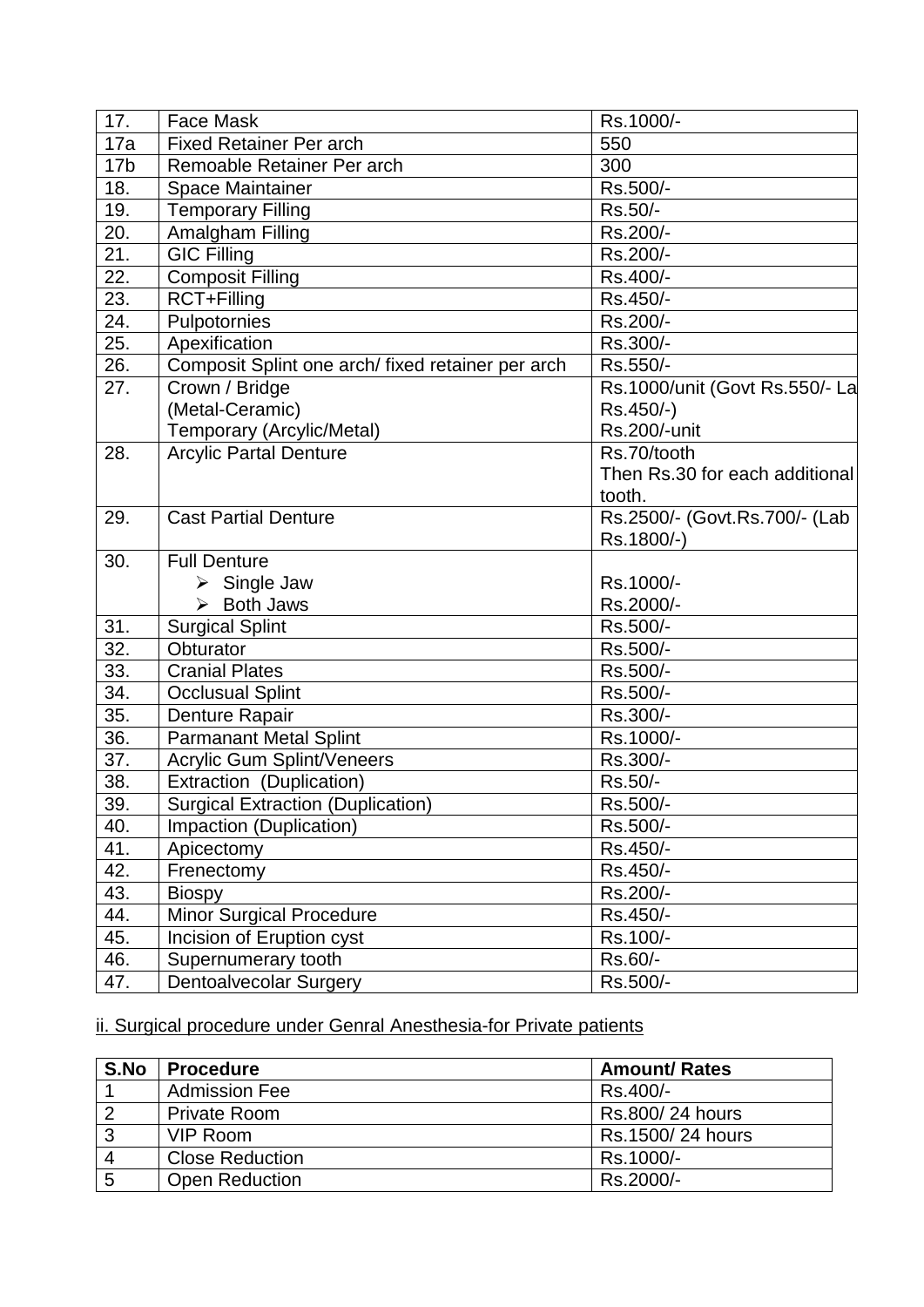| 6               | <b>Elevation of Zygomatice Complex</b>           |                    |
|-----------------|--------------------------------------------------|--------------------|
|                 | > Close Reduction                                | Rs.1000/-          |
|                 | > Open Reduction                                 | Rs.2000/-          |
| $\overline{7}$  | Condylectomy                                     |                    |
|                 | $\triangleright$ Bilateral                       | Rs.4000/-          |
|                 | Unilateral<br>↘                                  | Rs.2500/-          |
| 8               | <b>Cyst Enucleation</b>                          | Rs.1000/-          |
| 9               | <b>Cyst Marsupilization</b>                      | Rs.1500/-          |
| 10              | <b>Excision of Tumour</b>                        | Rs.1500/-          |
| 11              | <b>Marginal Resection</b>                        | Rs.2000/-          |
| 12              | Mandibulectomy/Maxillectomy                      | Rs.3000/-          |
| 13              | Mandibulectomy + Reconstruction                  | Rs.5000/-          |
| 14              | Neurectomy                                       |                    |
| A               | <b>Infra Orbital Nerve</b>                       | Rs.1000/-          |
| B               | <b>Supra Orbital Nerve</b>                       | Rs.1000/-          |
| $\overline{C}$  | <b>Interior Alveolar Nerve</b>                   | Rs.1500/-          |
| D               | <b>Mental Nerve</b>                              | Rs.1000/-          |
| E               | <b>Long Buccal Nerve</b>                         | Rs.1000/-          |
| F               | <b>Lingual Nerve</b>                             | Rs.1000/-          |
| 15              | Fire Arm Injury (Sequestrectomy)                 | Rs.2500/-          |
| 16              | Pan Facial Trauma                                | Rs.3000/-          |
| 17              | Reconstruction                                   | Rs.3000/-          |
| 18              | <b>Incisional Biopsy</b>                         | Rs.300/-           |
| 19              | <b>Extraction (Duplication)</b>                  | Rs.50/- per tooth  |
| 20              | <b>Extraction (Mask Anesthesia)</b>              | Rs.50/- per tooth  |
| 21              | Impacted Wisdom Teeth                            | Rs.500/- per tooth |
| $\overline{22}$ | <b>Impacted Canine Tooth</b>                     | Rs.500/-           |
| 23              | Oro Antral Fistula (OAF) repair                  | Rs.500/-           |
| 24              | OAF repair + Antral Scrapping                    | Rs.1000/-          |
| 25              | CleftPalate Repair                               | Rs.1500/-          |
| 26              | <b>Cleft Alevolus Repair</b>                     | Rs.1000/-          |
| 27              | Amalgham Filling                                 | Rs.200/-           |
| 28              | <b>Temporary Filling</b>                         | Rs.50/-            |
| 29              | <b>GIC Filling</b>                               | Rs.200/-           |
| 30              | <b>Composit Filling</b>                          | Rs.400/-           |
| 31              | RCT + Filling                                    | Rs.400/-           |
| 32              | Pulpotomies                                      | Rs.200/-           |
| 33              | Apexification                                    | Rs.300/-           |
| 34              | Composit Splint per arch/fixed retainer per arch | Rs.550/-           |
| 35              | <b>Consultant Visit</b>                          | Rs.100/Visit       |
| 36              | <b>Anesthesia Charges</b>                        |                    |
|                 | Upto 1 hour                                      | Rs.400/-           |
|                 | Upto 2 hours                                     | Rs.600/-           |
|                 | More than 2 hours                                | Rs.800/-           |
|                 |                                                  |                    |
| 37              | <b>Operation Theatre Charges</b>                 |                    |
|                 | Upto 1 hour                                      | Rs.500/-           |
|                 | Upto 2 hour                                      | Rs.600/-           |
|                 | More than 2 hours                                | Rs.800/-           |
| 38              | <b>Service Charges</b>                           | Rs.100/24 hours    |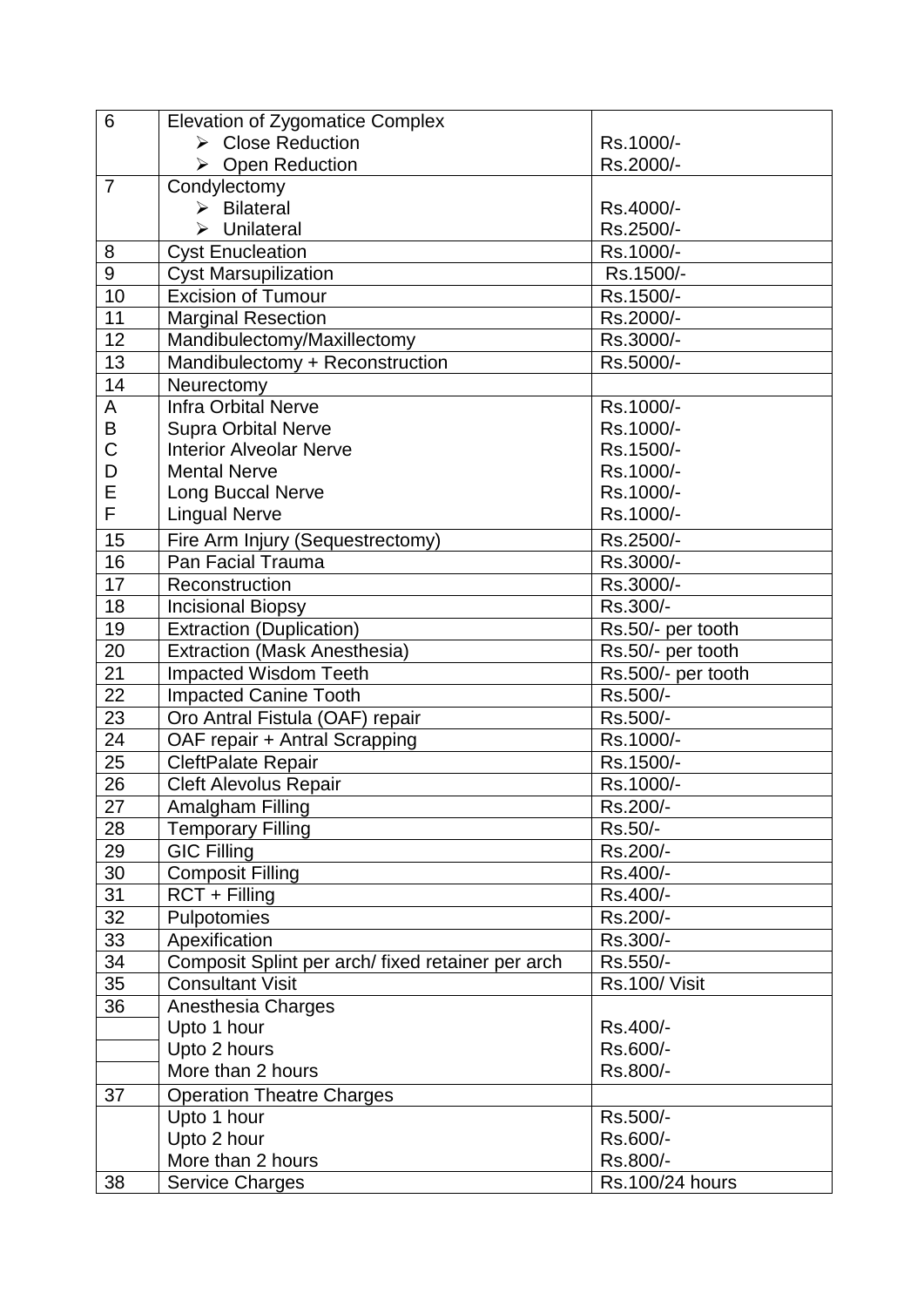|                                       | next 24 hours)                      |
|---------------------------------------|-------------------------------------|
| <b>Service Charges</b>                | Rs.500 (For 24 hours, 200 for every |
| <b>Consultant Visit</b>               | Rs.200/- (1 & 1 Visit)              |
| Room Rent                             | Rs.1000/24 hours                    |
| OT Charges                            | Rs.1000/-                           |
| Anesthesia Charges (02 hours)         | Rs.1000/-                           |
| Open Reduction as per Procedure       | Rs.2500/-                           |
| <b>Admission Fee</b>                  | Rs.800/-                            |
| Patients admitted to private rooms(): |                                     |

Total Rs.7000/-

All the concerned departments/ wards/Units/ Sections of this Institute are directed to implement the rates of user charges with effect from Oct  $1<sup>st</sup>$  2015, subject to the vetting of VC Khyber Medical University Peshawar.

#### To. **Vice Chancellor KMU, Peshawar**

### Subject:**Vetting the K-IDS Patient Dental Treatment Charges List**

- 1. K-IDS have started OPD free of charges since the start of this year so as to encourage, orient & welcome the local population as per the verbal approval of VC KMU.
- 2. Now rise in the OPD is in progress, dental treatment too expensive, now this teaching hospital/college, because of the meager budget can no longer bear the financial brunt of the dental treatment, as dental material too expensive and lapses soon, being consumed on patients.
- 3. After consulting the rates of the local dental institutes, deliberation on the above mentioned price list was made and the same submitted for your kind approval.
- 4. To avoid any financial discrepancy, as being a sensitive matter, it will be highly appreciated, if a responsible accountant/financial assistant is appointed at KIDS who should deposit, the daily collected amount, in an account specified by VC/Registrar KMU, and then later approval by the VC KMU, is to be sought by the Principal KIDS to purchase the new dental material to be replenished so as to fulfill the needs of the daily reporting patients.
- 5. This will create transparency on part of the KIDS, and will be saved from any discrepancy in finances and/or audit objection in future.
- 6. Submitted for timely approval please.

#### **Col (Retd) Professor Dr. Hameed Ullah Jan**

**Principal** KMU Institute of Dental Sciences, Kohat